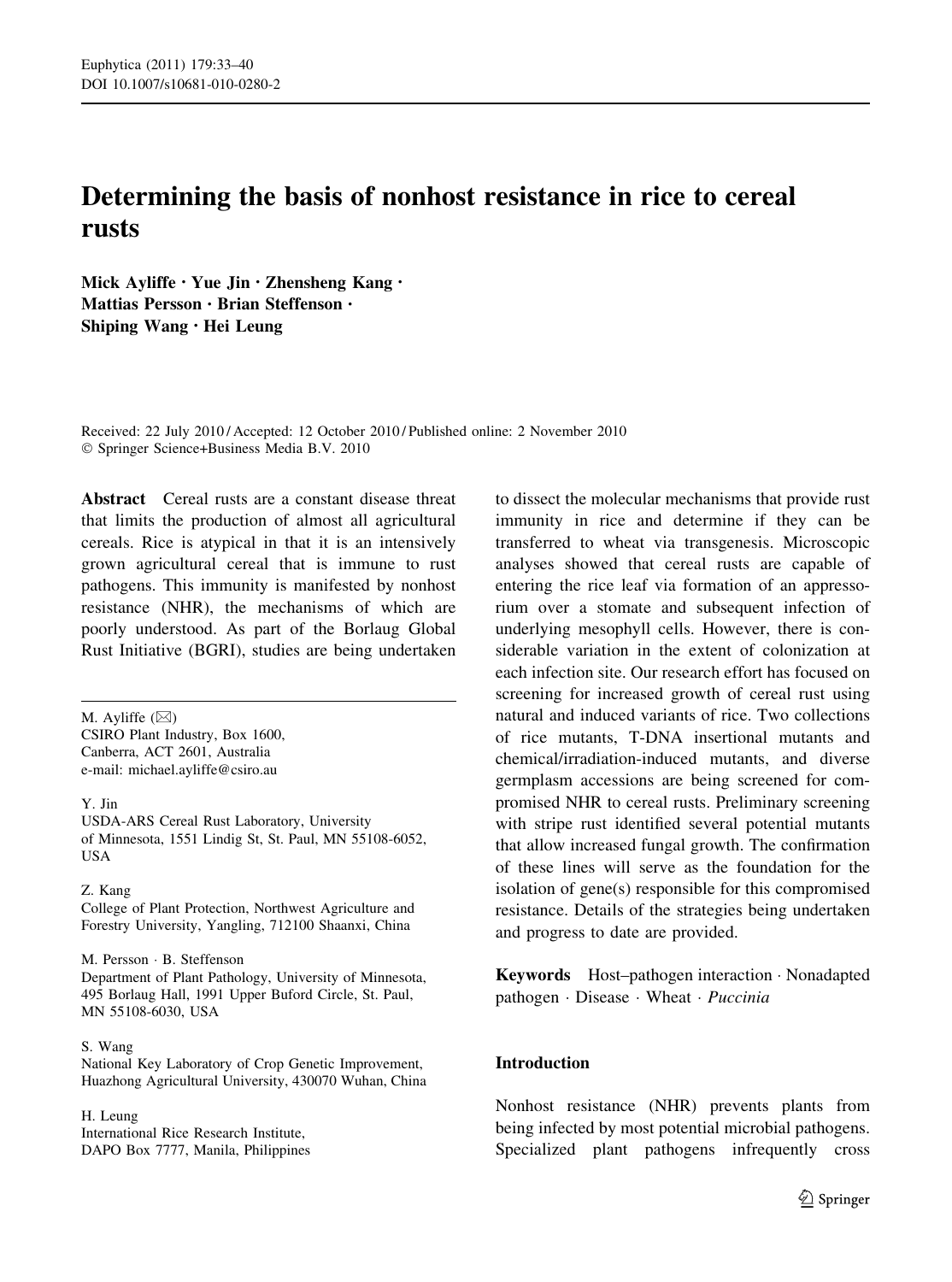nonhost barriers and infect new crop plant species, providing testimony to the durability of NHR mechanisms. The molecular basis of NHR is of obvious interest given the durability of this resistance and the potential to transfer this resistance mechanism(s) by transgenesis to crop plants that are hosts of a given pathogen species. The transfer of the maize  $Rxol$  gene, which confers resistance to the adapted bacterial pathogen Burkholderia andropogonis, into rice where it confers resistance to Xanthomonas oryzae pv. oryzicola, a nonpathogen of maize is the first example of transfer of NHR between species (Zhao et al. [2005](#page-7-0)).

Rust pathogens reduce the production of nearly all agricultural cereals and grasses including wheat, maize, barley, sorghum, oats, triticale, rye, sugarcane, sorghum, and millet. The emergence of a new group of wheat stem rust (Puccinia graminis f. sp. tritici)  $(Pgt)$  races in the Ug99 (TTKSK) lineage that threaten global wheat production emphasises the need for durable rust resistance in most cereals (Pretorius et al. [2000](#page-6-0); Singh et al. [2006,](#page-6-0) [2007](#page-6-0); Stokstad [2007\)](#page-7-0). In contrast, rice is the only intensively grown cereal crop for which no known rust has been identified. As part of the Borlaug Global Rust Initiative (BGRI), research is being undertaken to elucidate the molecular basis of immunity in rice to cereal rusts.

Fig. 1 Summary of plant defense mechanisms that must be circumvented by a pathogen for successful colonisation. Adapted from Ayliffe et al. [\(2009](#page-6-0))

#### NHR mechanisms—what is known

Although the mechanisms of NHR are not well defined, current models describe layers of plant defense that must be circumvented by a potential pathogen for successful plant infection (Fig. 1). An obvious initial requirement is basic compatibility in that appropriate physical and chemical signals are required for microbial recognition of a potential host. Preformed plant physical and chemical (anticipins) barriers must be circumvented by an invading microbe which requires appropriate infection structures and anticipin immunity. Microbes produce a suite of highly conserved molecules (e.g. flagellin, translation elongation factors and liposaccharides) collectively known as pathogen associated molecular patterns (PAMPs) that are recognised by plant receptor proteins (reviewed by Zipfel [2008](#page-7-0)) leading to the induction of a plant defense response. A successful plant pathogen must suppress this PAMP-triggered immunity (PTI) which is achieved by introducing an array of pathogen effector proteins and products directly into plant cells that target specific plant molecules involved in the defense process (reviewed by Hogenhout et al. [2009](#page-6-0)). Having circumvented PTI a successful pathogen infection is established. This microbe species is therefore an adapted pathogen of the particular host

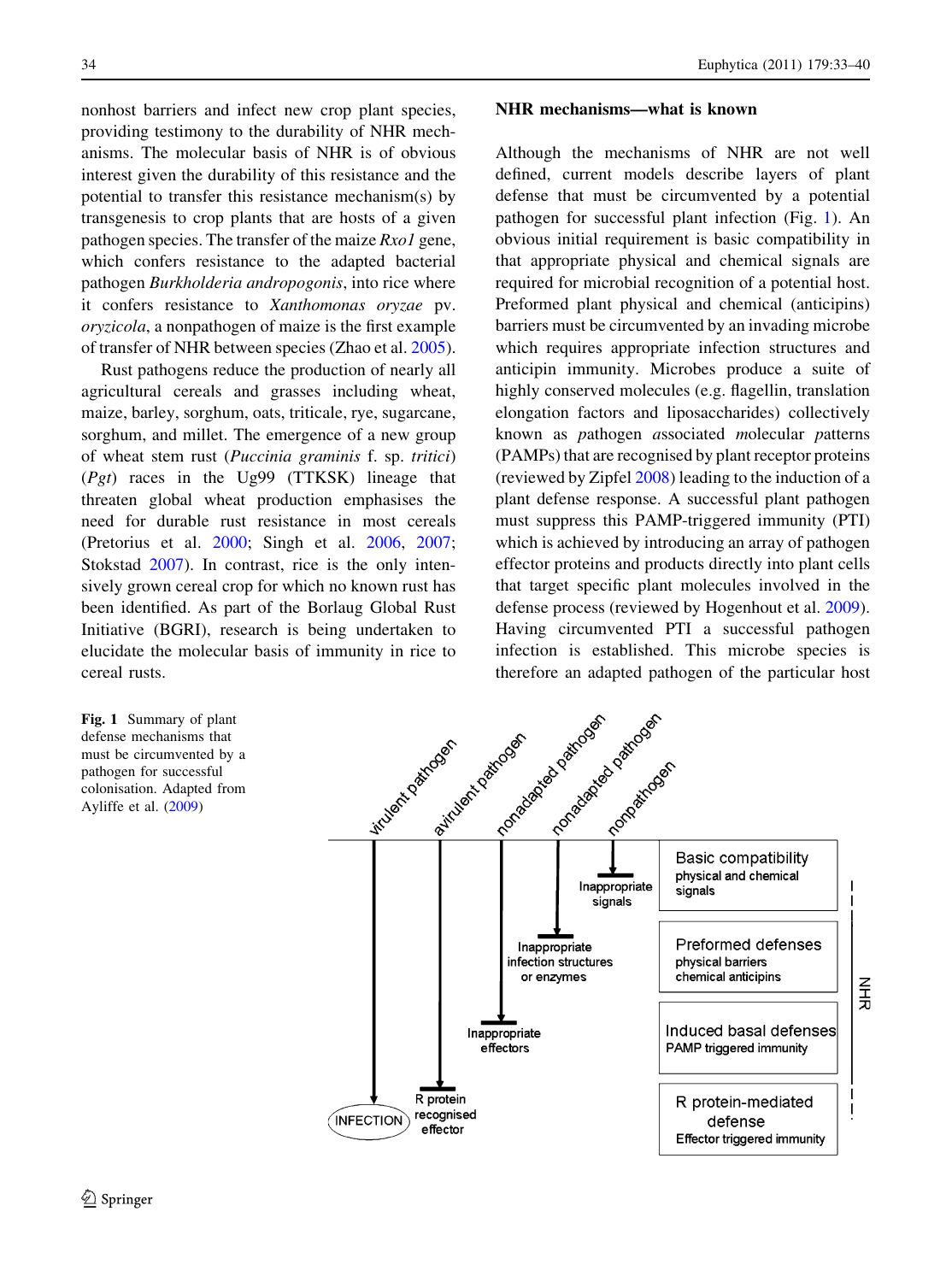plant species. For those plant species that the microbe is incapable of infecting due to an inability to circumvent the plant NHR response it is considered a nonadapted pathogen.

The successful parasitism by a plant pathogen leads to plant host and pathogen co-evolution whereby the host plant evolves recognition mechanisms of the adapted pathogen and subsequent activation of a defense response. This recognition is most commonly, but not exclusively, mediated by NBS-LRR resistance proteins that recognise pathogen effector products either directly or more commonly by effector-mediated modification of host plant proteins. This effector triggered immunity (ETI) is the underlying basis of gene-for-gene resistance (Jones and Dangl [2006](#page-6-0)). The pathogen in turn alters or loses recognized effectors or effector functions thereby reinstating virulence.

NHR resistance is therefore multifaceted and the result of physical, chemical, preformed and active recognition processes.

A number of studies investigated the interaction of rust pathogens on nonhost plants. These include the growth of the cowpea rust pathogen (Uromyces vignae), wheat leaf rust pathogen (Puccinia triticina) and Asian soybean rust pathogen (Phakopsora pachyrizi) on Arabidopsis (Mellersch and Heath [2003;](#page-6-0) Shafiei et al. [2007](#page-6-0); Loehrer et al. [2008\)](#page-6-0); the growth of the barley leaf rust pathogen (P. hordei) on wheat (Prats et al. [2007](#page-6-0)) and P. triticina, P. hordeimurini, P. hordei-secalini and P. persistens growth on barley (Jafary et al. [2008\)](#page-6-0). In the latter interaction barley is considered an occasional host for these pathogens with most, but not all, barley accessions being resistant to these rusts (Jafary et al. [2008](#page-6-0)). Collectively these studies demonstrated that resistance to nonadapted rust pathogens is polygenically inherited and is an active response involving salicylic acid signalling and the production of reactive oxygen species. These latter biochemical events are often also common to host resistance responses.

#### Infection of rice by cereal rusts

A prerequisite for examining rice NHR to cereal rust pathogens was to demonstrate that these fungi are capable of infecting rice. That is, to determine if these pathogens can recognise rice as a potential plant host for colonisation and that the immunity of rice is not a

consequence of a basic incompatibility. Microscopic analyses of Pgt infection of rice demonstrated that this pathogen is capable of producing all the infection structures necessary for successful plant colonisation including haustoria, the specialised cells used by the fungus for nutrient acquisition (Fig. [2\)](#page-3-0). At some infection sites the extent of  $Pgt$  growth was very large  $(i.e.$  in excess of 100  $\mu$ m in diameter) with several hundred rice mesophyll cells colonised, arguing for nutrient acquisition from the host (Fig. [2d](#page-3-0), e; Ayliffe et al. [2008\)](#page-6-0). Similar patterns of infection were observed with P. striiformis f. sp. tritici and P. triticina. Rice responded to *Pgt* challenge with an active recognition response that involved hydrogen peroxide production, callose deposition and in some instances plant cell death. To dissect the molecular basis of rice immunity to cereal rusts, several approaches are being investigated.

## Analysis of genetic variation in the NHR response of rice to stem rust

Potential phenotypic variation in NHR to stem rust is being investigated both macroscopically and microscopically. Diverse rice germplasm was macrosopically screened by co-inoculation with isolates of P. graminis f. sp. avenae, race TJS and P. graminis f. sp. secalis, races BBBB and 92-MN-90. To date, 9,000 rice lines have been screened, including accessions from Africa, Asia, Australia, Europe, North America and South America, in addition to accessions of wild rice and Oryza glaberrima (Fig. [3](#page-4-0)). In no accession did infection develop to the stage of sporulation thus demonstrating conservation of rice NHR to stem rust across this entire range of plant diversity. However, 34 rice lines showed macroscopic symptoms (lesions) to stem rust infection indicating phenotypic variation in the NHR response to these nonadapted pathogens. Microscopic analysis of the 34 lines indicated that increased fungal growth was not associated with this lesion formation. All lesions were only ever associated with small infection sites that had little rust development beyond substomatal vesicles. These 34 accessions were derived from Africa (12%), Asia (76%), Europe (9%) and North America (3%).

Microscopic analysis of a number of Pgt infected rice lines was undertaken and average infection site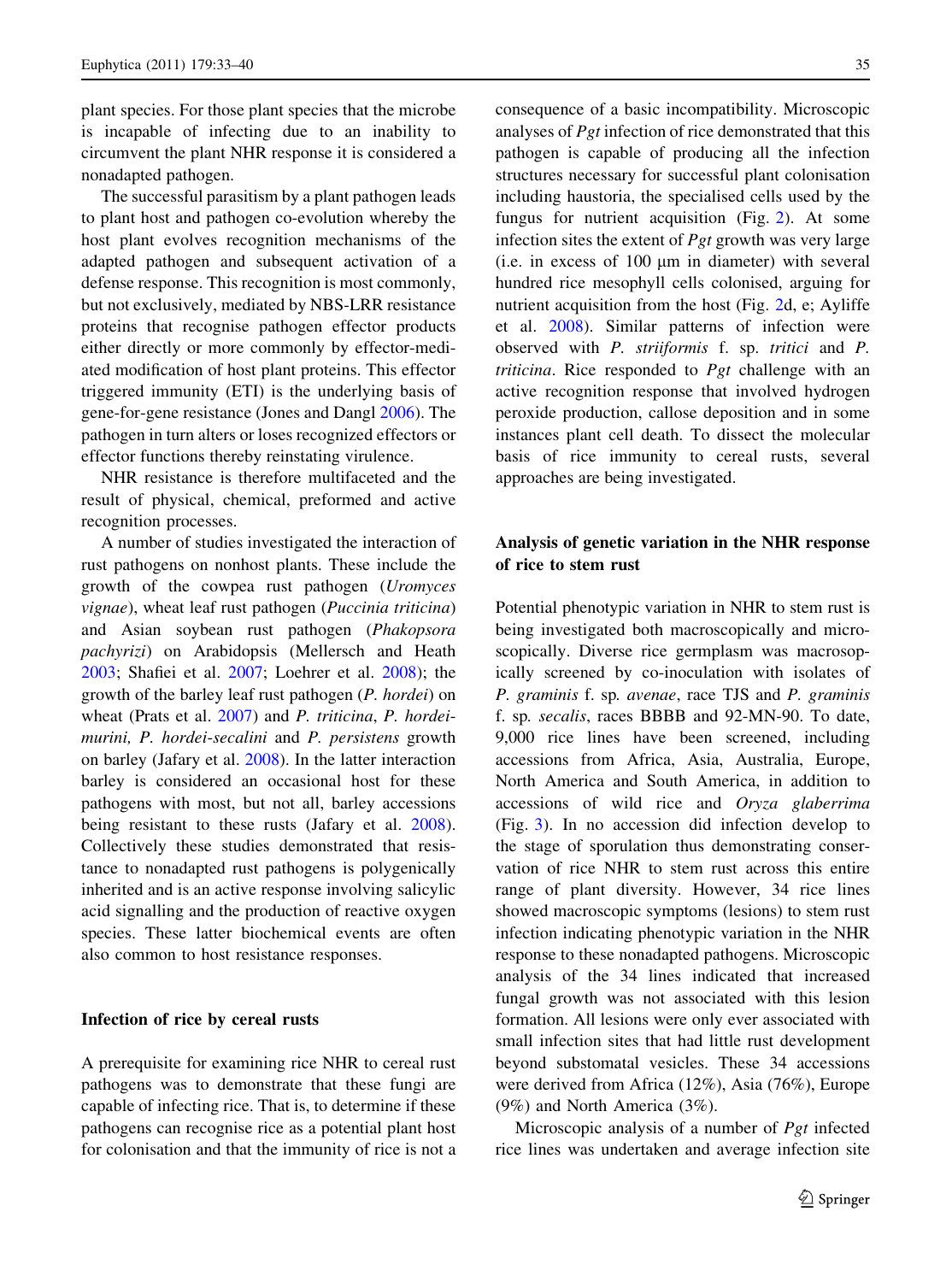<span id="page-3-0"></span>

areas determined by microscopic measurement. Two rice cultivars (Kyeema and Namaga) were identified that reproducibly showed the largest infection site sizes when compared with the remaining lines. An  $F_2$ family derived from a cross between Kyeema and a

Fig. 2 Infection of rice leaf tissue by P. graminis f. sp. tritici b (Pgt). a Germination of a Pgt urediniospore (s) to produce a germ tube (gt) and appressorium (a) on the surface of a rice leaf; b Pgt substomatal vesicle (ssv) and infection hyphae (ih) within a rice leaf; c production of a *Pgt* haustorium mother cell (hmc) and haustorium (h) within a rice leaf; **d** a large  $Pgt$ infection site on a rice leaf. The urediniospore (s), germ tube (gt) and appressorium (a) can be seen on the surface of the rice leaf. The large amount of fungal material underneath the appressorium is shown in e and consists of infection hyphae ramifying throughout the mesophyll tissue. Amongst the infection hyphae are distinct non-staining circular structures which are mesophyll cells in juxtaposition to infection hyphae. In all images fungal material was stained with wheat germ agglutinin conjugated to the fluorophore alexa 488 and visualised under blue light following the clearing of tissue. Adapted from Ayliffe et al. [\(2009](#page-6-0))

highly restrictive line (IR64) typical of the remaining rice cultivars, was assessed for average Pgt infection site size over two replicate experiments. These datasets were shown to be correlated ( $P = 0.008$ ), but with only a moderate correlation coefficient  $(r = 0.49)$ . From these analyses we conclude that genetic factors do affect the NHR response in this cross but it is impractical to identify loci segregating in this material by QTL analyses.

#### Mutagenesis

The identification of genes conferring NHR by mutagenesis and microscopic screening was demonstrated in Arabidopsis by isolation of the PEN genes (reviewed by Lipka et al. [2008](#page-6-0)). Screening of EMSmutagenized Arabidopsis plants with a barley powdery mildew fungus identified a number of plants that showed enhanced epidermal penetration by the nonadapted pathogen. Mutations that allowed enhanced penetration were identified microscopically with a mutation frequency of approximately 0.1% (Stein et al. [2006](#page-7-0)). These mutant plants were in three complementation groups that led to the isolation of three genes involved in NHR, namely PEN1-3, that encode a syntaxin protein involved in vesicle targeting to mildew infection sites (Collins et al. [2003](#page-6-0)), a peroxisome-localised glycoside hydrolase (Lipka et al. [2005;](#page-6-0) Bednarek et al. [2009;](#page-6-0) Clay et al. [2009\)](#page-6-0) and an ATP-binding cassette transporter (Stein et al. [2006](#page-7-0); Kim et al. [2007\)](#page-6-0), respectively. Both PEN2 and PEN3 contribute to a signalling pathway leading to callose formation following PAMP recognition (Clay et al.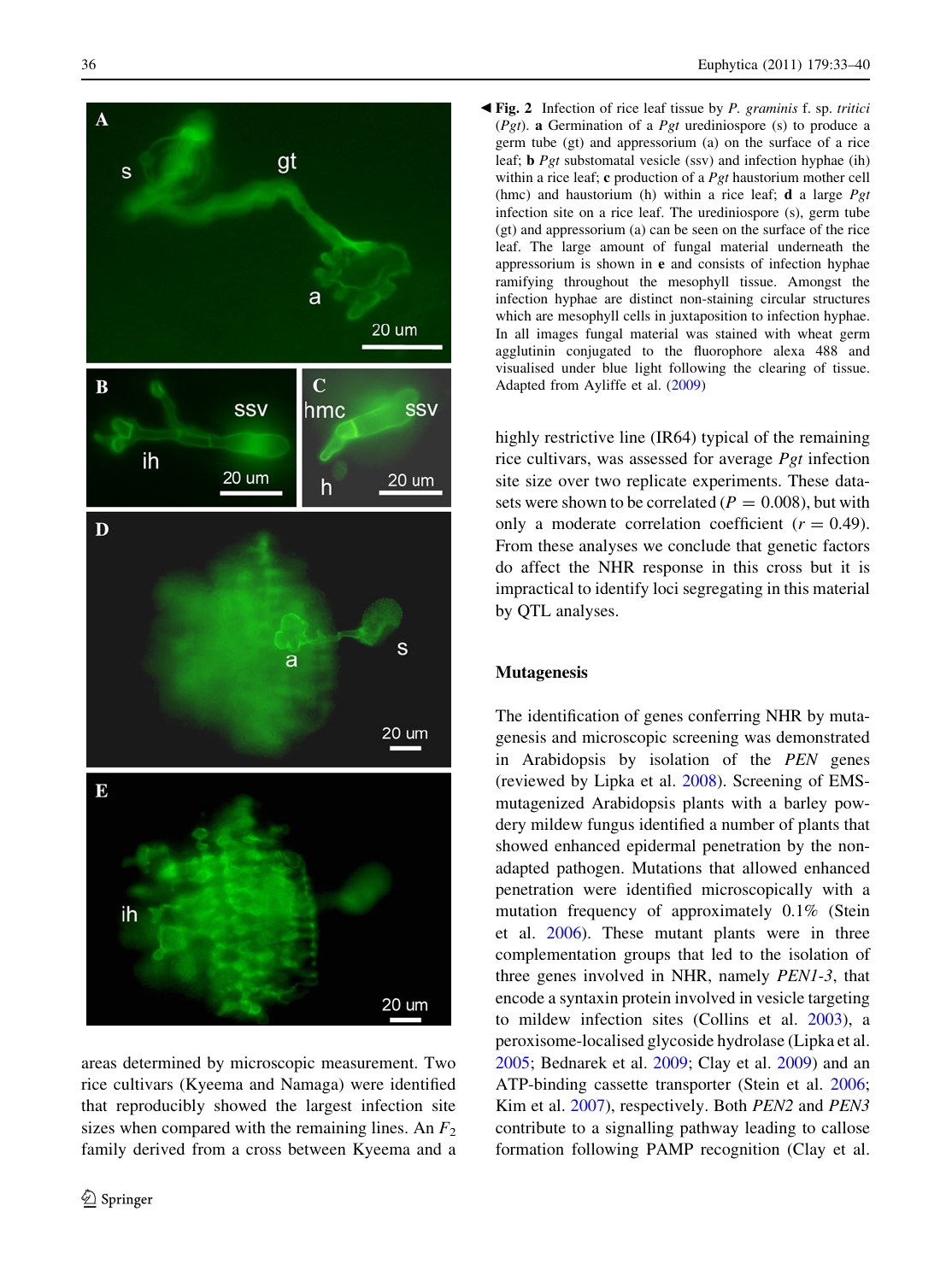<span id="page-4-0"></span>

Fig. 3 Origin of 9,000 rice accession from diverse geographical locations screened with oat and rye stem rust isolates

[2009\)](#page-6-0). The identification of the PEN genes confirms that mutagenesis is a reasonable approach for dissecting NHR mechanisms.

Unlike nonadapted powdery mildew pathogens on Arabidopsis, microscopic analyses showed that cereal rust fungi have little difficulty in entering the rice leaf via formation of an appressorium over a stomate and subsequent infection of underlying mesophyll cells (Fig. [2](#page-3-0)d). Given the relative absence of rust penetration barriers a logical first step is therefore to screen for rice mutants that allow increased fungal growth relative to the wild type. We assembled two large collections of rice mutants for screening against rusts. The first collection consists of approximately 60,000 M4 lines of the indica variety IR64 produced by chemical and irradiation mutagenesis at IRRI (Wu

et al.  $2005$ ). The second collection consists of  $>20,000$ mutants of the japonica variety Zhonghua 11, made by T-DNA insertional mutagenesis at Huazhong Agricultural University, Wuhan, China (Zhang et al. [2007\)](#page-7-0). We are currently undertaking a systematic screen of these mutants using stem rust and stripe rust pathogens.

# Screening for increased wheat stem rust growth on rice

Approximately 450 EMS mutagenized IR64 rice lines were screened microscopically for altered *Pgt* infection phenotypes. The first 300 rice lines were identified in previous genetic screens as showing increased susceptibility to compatible races of Magnaporthe grisea (rice blast pathogen), i.e. these plants showed reduced basal resistance to an adapted pathogen. None of these lines showed increased growth of the nonadapted Pgt pathogen suggesting little overlap between NHR to *Pgt* and basal resistance to rice blast.

### Screening for increased stripe rust growth on rice

Two mutagenized rice populations are currently being screened microscopically for altered response to P. striiformis infection. We have so far screened 5,229 rice T-DNA lines using a local Chinese Pst isolate of race CYR-32. Three potential mutant plants appear to show increased fungal growth compared with

Fig. 4 A T-DNA insertion rice mutant (2611-E-2, in Zhonghua 11 background) showing increased growth of Puccinia striiformis f. sp. tritici (Pst). a Substomatal vesicle (arrow) in inoculated leaf tissue 20 days after inoculation. b Growth of hypha in inoculated leaf tissue 20 days after inoculation (arrow). Tissues were stained by Calcofluor White M2R and observed under blue light

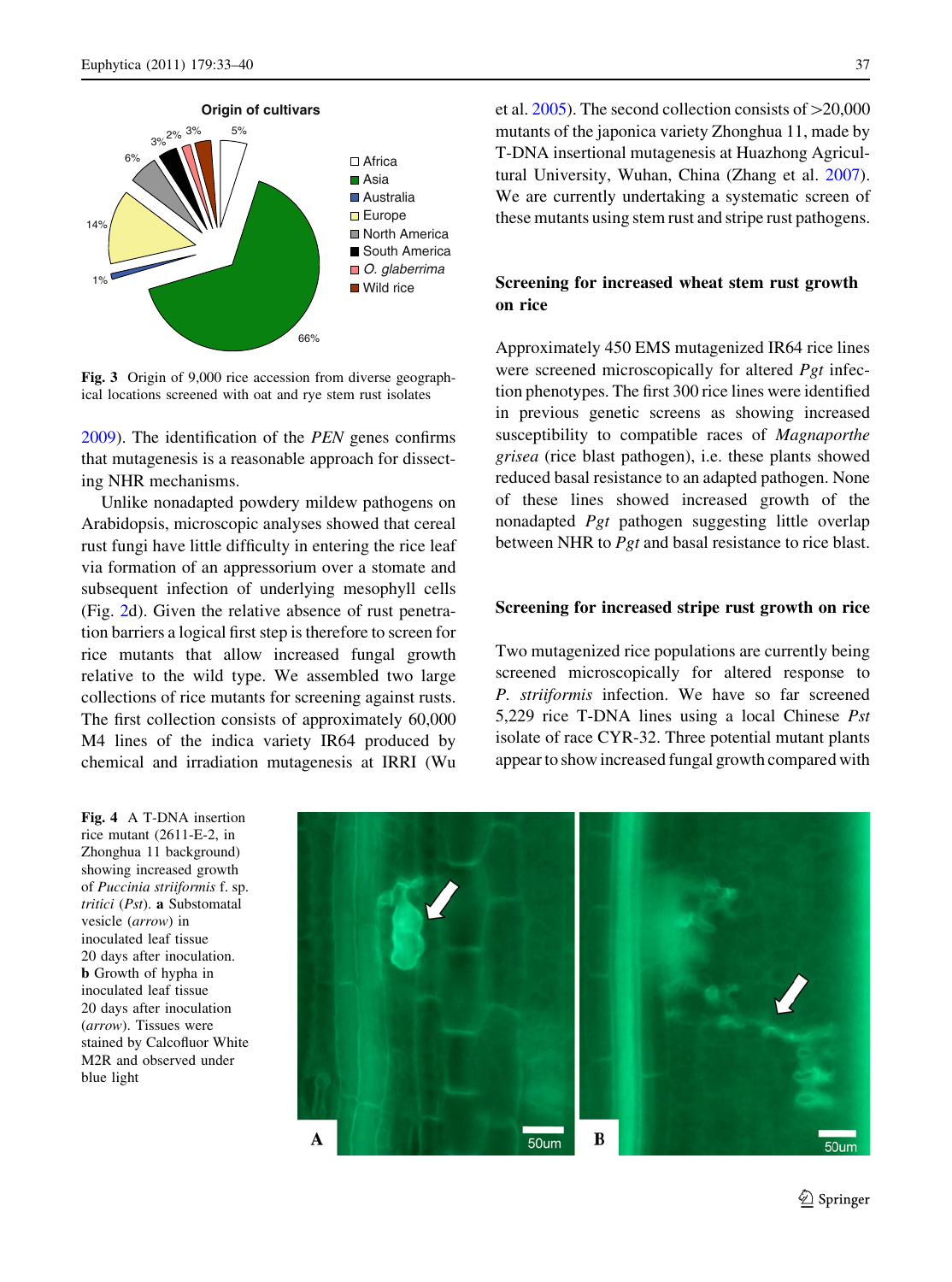Fig. 5 IR64 mutant (B12- 2) showing increased growth of Puccinia striiformis f. sp. tritici (Pst). a Colonization by Pst hypha (arrow) 20 days after inoculation. Leaf tissue was stained with Calcofluor White M2R and observed under UV light. b Same leaf tissue as (a) shown by Nomarski interference optics indicating plant cell structure. The area of rust infected cells is highlighted with arrows



wild type (Fig. [4](#page-4-0)). A second population consisting of 5,000 EMS-mutagenized M4 lines was also screened with the same isolate. A pooling strategy of 100 pools of 50 lines was employed to screen the population. Several potential mutant plants showing increased levels of stripe rust growth were identified in two pools (Fig. 5). Potential mutant plants were grown for progeny testing and, if the mutant phenotypes are confirmed, for genetic analysis. Genomic sequences that flank T-DNA insertion sites are also being isolated.

## Candidate gene approach

Combining mutations in the PEN2 and PEN3 genes with mutations in genes (Wiermer et al. [2005\)](#page-7-0) involved in basal defense, salicylic acid signalling and ETI to adapted pathogens (PAD4 and EDS1) generated Arabidopsis plants that showed dramatic increases in the growth of nonadapted mildew pathogens. These additive mutation affects were further enhanced in a triple mutant background (pen2pad4 sag101) whereby mutant plants became virtual hosts of nonadapted powdery mildew pathogens, allowing the formation of condiophores on this nonhost plant species (Lipka et al. [2005](#page-6-0), [2008](#page-6-0); Stein et al. [2006\)](#page-7-0).

Unlike mildew pathogens which directly penetrate the plant epidermis, the infection structures produced by urediniospores enter the leaf through stomates. Hence PEN-like genes may not be of relevance in the interaction between rice plants and infection by cereal rust urediniospores (in contrast the sexual phase of cereal rust infection does involve direct epidermal penetration). We have therefore begun microscopic screening of rice lines that are deficient in genes known to be involved in basal resistance and ETI, for compromised NHR to Pgt upon inoculation with urediniospores. Preliminary evidence suggests that rice plants deficient for the RAR1 gene, EDS1 gene or CeBip gene do not show increased growth of Pgt.

From these data the following conclusions can be drawn:

- (1) Extensive screening of diverse rice gemplasm demonstrates that rice is a true nonhost of stem rust and not an occasional host.
- (2) Pgt is capable of infecting rice and producing all the infection structures necessary for colonisation.
- (3) Some infection sites encompass many (hundreds of) mesophyll cells suggesting nutrient uptake from the pathogen.
- (4) Rice responds with an active NHR response to Pgt that involves the production of reactive oxygen species and callose deposition.
- (5) Phenotypic variation in the NHR response can be observed amongst rice cultivars both macroscopically and microscopically.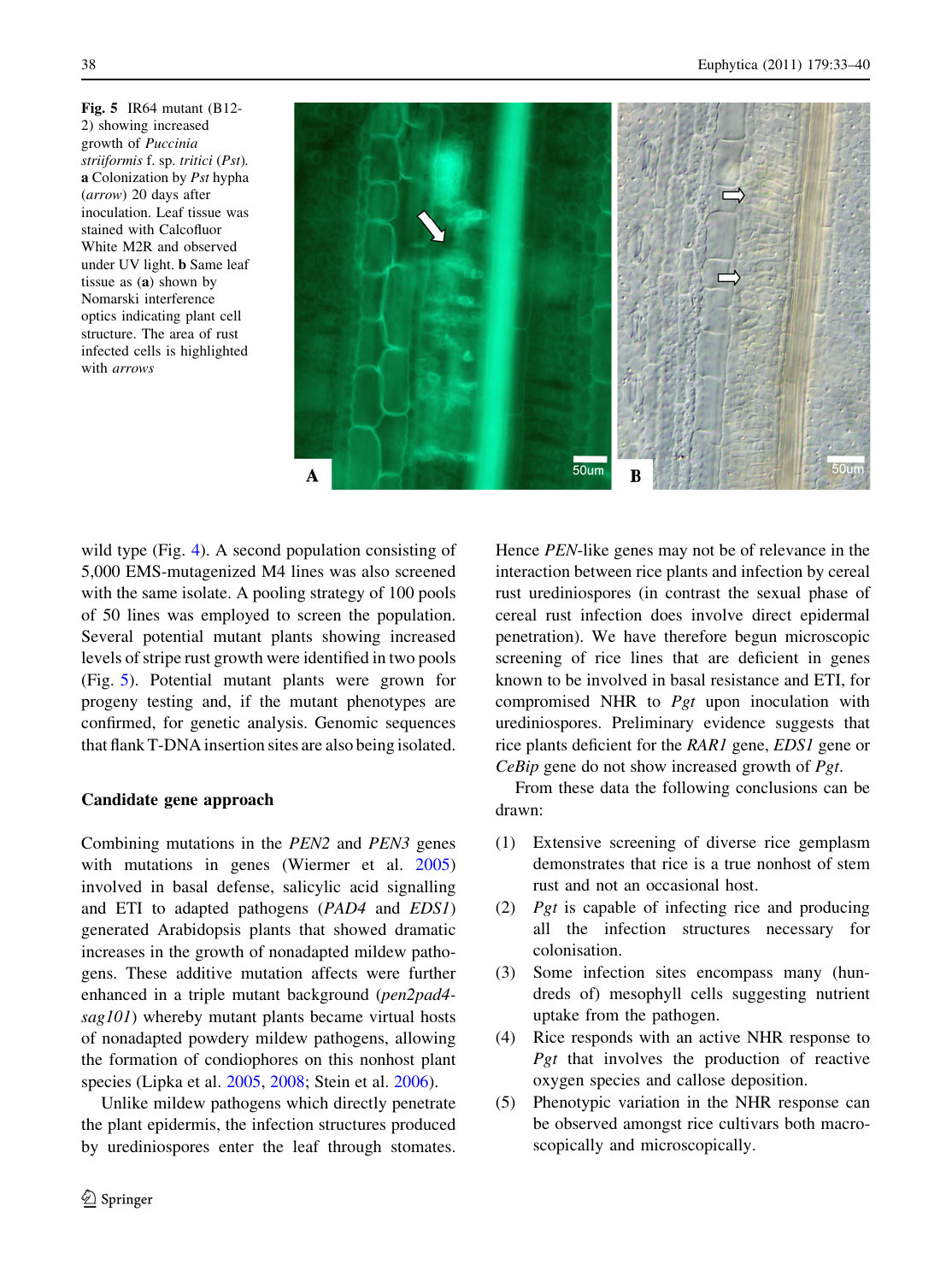- <span id="page-6-0"></span>(6) Loss of basal resistance to rice blast does not affect the NHR response to cereal rust.
- (7) Perturbation of several defense pathway molecules did not alter the NHR response to Pgt suggesting a great deal of redundancy in this resistance.
- (8) Multiple potential mutants showing increased growth of P. striiformis were recovered from rice mutant collections.

#### Future work

We will continue screening for potential diversity in NHR response to cereal rusts. Diverse rice germplasm previously screened with the oat and rye stem rust pathogens will be rescreened with wheat stem rust isolates. In addition 10,000 EMS mutagenized rice lines will be screened for macroscopic Pgt symptoms. Microscopic screening for altered Pgt infection phenotypes on mutagenized rice lines will also continue. Molecular analyses will be used to confirm the identity of T-DNA insertion mutants in rice and demonstrate that these insertions perturb the genes of interest. The genetic analyses of rice mutants that potentially allow increased growth by P. striiformis will continue. Demonstrating stable inheritance of increased rust growth phenotypes will be a high priority in these lines. It will also be of great interest to determine if these rice lines are also perturbed in NHR to other rust pathogens such as Pgt.

Acknowledgments We thank the Durable Rust Resistance in Wheat project led by Cornell University and supported by the Bill and Melinda Gates Foundation for financial support and Lachlan Lake of CSIRO and Suzette Madamba of IRRI for technical assistance.

#### References

- Ayliffe M, Singh R, Lagudah E (2008) Durable resistance to wheat stem rust needed. Curr Opin Plant Biol 11:187–192
- Ayliffe M, Jin Y, Steffenson B, Kang Z, Wang S, Leung H (2009) Molecular-genetic dissection of rice nonhost resistance to wheat stem rust. In: McIntosh RA (ed) Proceedings of the Borlaug Global Rust Initiative technical workshop, 17–20 Mar 2009. BGRI, Cd. Obregon, Mexico
- Bednarek P, Pislewska-Bednarek M, Svatos A, Schneider B, Doubsky J, Mansurova M, Humphry M, Consonni C, Pangstruga R, Sanchez-Vallet A, Molina A, Schulze-Lefert P (2009) A glucosinolate metabolism pathway in

living plant cells mediates broad-spectrum antifungal defense. Science 323:101–106

- Clay NK, Adio AM, Denoux C, Jander G, Ausubel FM (2009) Glucosinolate metabolites required for an Arabidopsis innate immune response. Science 323:95–101
- Collins NC, Thordal-Christensen H, Lipka V, Bau S, Kombrink E, Qui JL, Huckelhoven R, Stein M, Freialdenhoven A, Somerville SC, Schulze-Lefert P (2003) SNAREprotein-mediated disease resistance at the plant cell wall. Nature 425:973–977
- Hogenhout SA, van der Hoorn RAL, Terauchi R, Kamoun S (2009) Emerging concepts in effector biology of plantassociated organisms. Mol Plant Microbe Interact 22: 115–122
- Jafary H, Albertazzi G, Marcel TC, Niks RE (2008) High diversity of genes for nonhost resistance of barley to heterologous rust fungi. Genetics 178:2327–2339
- Jones JDG, Dangl JL (2006) The plant immune system. Nature 444:323–329
- Kim D-Y, Bovet L, Maeshima M, Martinoia E, Lee Y (2007) The ABC transporter AtPDR8 is a cadmium extrusion pump conferring heavy metal resistance. Plant J 50: 207–218
- Lipka V, Dittgen J, Bednarek P, Bhat R, Wiermer M, Stein M, Landtag J, Brandt W, Rosahl S, Scheel D, Llorente F, Molina A, Parker J, Somerville S, Schulze-Lefert P (2005) Pre- and postinvasion defenses both contribute to nonhost resistance in Arabidopsis. Science 310:1180–1183
- Lipka U, Fuchs R, Lipka V (2008) Arabidopsis non-host resistance to powdery mildews. Curr Opin Plant Biol 11:404–411
- Loehrer M, Langenbach C, Goellneer K, Conrath U, Schaffrath U (2008) Characterisation of nonhost resistance of Arabidopsis to the Asian soybean rust. Mol Plant Microbe Interact 21:1421–1430
- Mellersch DG, Heath MC (2003) An investigation into the involvement of defense signalling pathways in components of the nonhost resistance of Arabidopsis to rust fungi also reveals a model system for studying rust fungal compatibility. Mol Plant Microbe Interact 16:398–404
- Prats E, Martinez F, Rojas-Molina MM, Rubiales D (2007) Differential effects of phenylalanine ammonia lyase, cinnamyl alcohol dehydrogenase, and energetic metabolism inhibition on resistance of appropriate host and nonhost cereal–rust interactions. Phytopathology 97:1578–1583
- Pretorius ZA, Singh RP, Wagoire WW, Payne TS (2000) Detection of virulence to wheat stem rust resistance gene Sr31 in Puccinia graminis f. sp. tritici in Uganda. Plant Dis 84:203
- Shafiei R, Hang C, Kang J-G, Loake GJ (2007) Identification of loci controlling non-host disease resistance in Arabidopsis against the leaf rust pathogen Puccinia triticina. Mol Plant Pathol 8:773–784
- Singh RP, Hodson DP, Jin Y, Huerta-Espino J, Kinyua MG, Wanyera R, Njau P, Ward RW (2006) Current status, likely migration and strategies to mitigate the threat to wheat production from race Ug99 (TTKS) of stem rust pathogen. CAB Rev Perspect Agric Vet Sci Nutr Nat Resour 1:1–13
- Singh RP, Kinyua MG, Wanyera R, Njau P, Jin Y, Huerta-Espino J (2007) Spread of a highly virulent race of